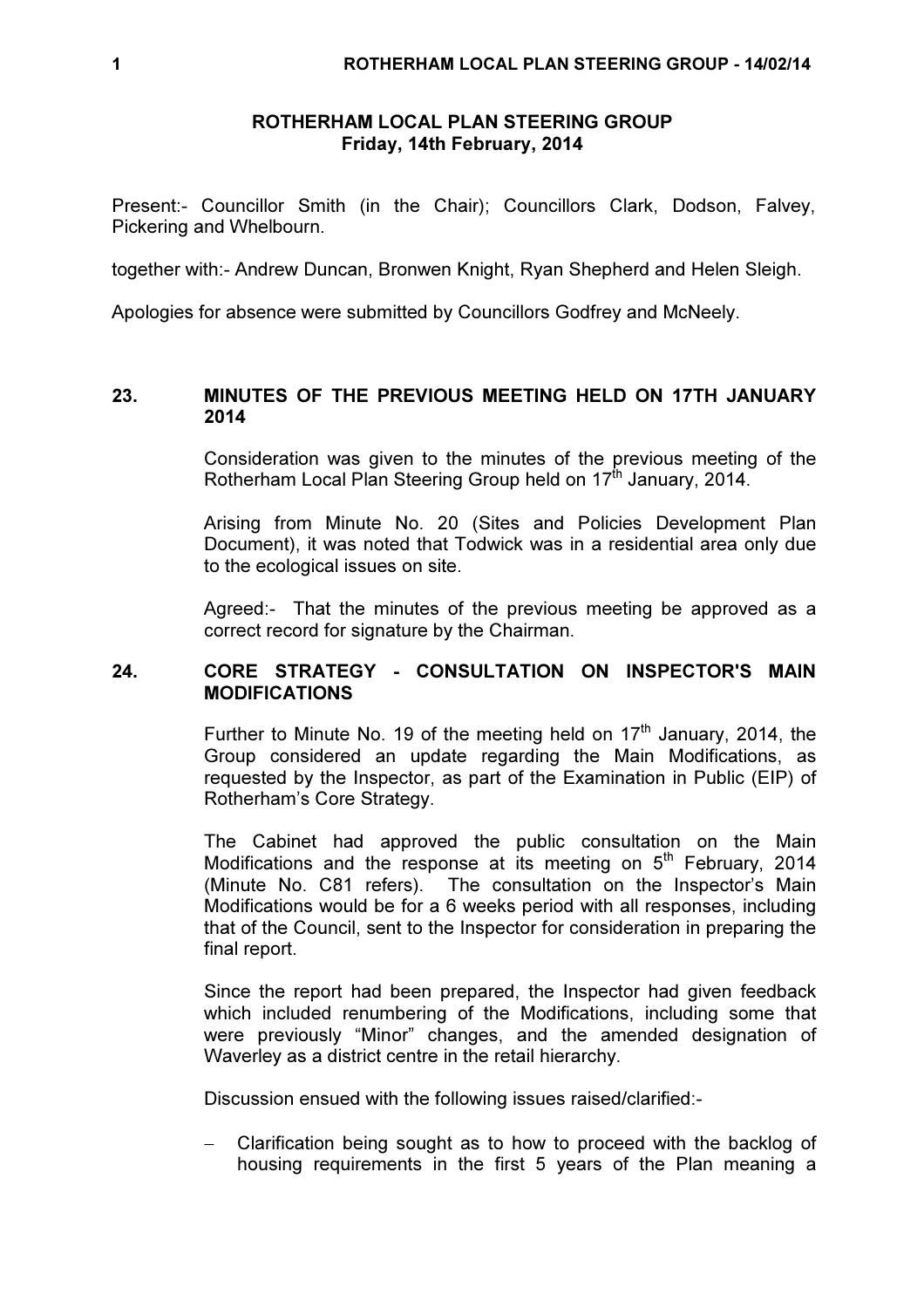identification of a significant number of extra sites

- − Housing Strategy Team updating the Strategic Housing Market Assessment
- Inspector had indicated probability of additional hearing days based on the Modifications
- The Council would continue to argue its previous stance i.e. the lower housing target and brownfield development rather than greenfield
- − How did National Policy fit with the Localism agenda?
- In view of the recent weather and flooding experienced in parts of the country should building on flood plains be disregarded?

The 6 weeks consultation period would commence on  $7<sup>th</sup>$  March until 17<sup>th</sup> April, 2014.

Agreed:- (1) That the report be noted.

(2) That a letter be sent to the Secretary of State, with copies to the 3 local Members of Parliament, highlighting the discussion that had taken place with regard to the Localism agenda and building on flood plains.

#### 25. SITES AND POLICIES DEVELOPMENT PLAN DOCUMENT - UPDATE

Further to Minute No. 20 of the meeting of the Rotherham Local Plan Steering Group held on  $17<sup>th</sup>$  January, 2014, the Senior Planning Officer gave a verbal update regarding the continuing preparation of Rotherham's emerging Sites and Policies Document drawing attention to the following:-

- Work was ongoing to meet the targets given by the Inspector not taking into account the backlog within the first 5 years of the Plan. Housing Planning Officers had looked at sites with developers at what was available and could be delivered within the criteria of affordability
- Sites chosen most appropriate to the existing communities so as to make the best use of existing services and structures, schools and health facilities
- − Eastwood Trading Estate cordon sanitaire
- − The proposed sites would be submitted to the next meeting

Agreed:- That the report be noted.

# 26. LOCAL PLAN STEERING GROUP - PROPOSED REVISIONS TO CONSTITUTION AND TERMS OF REFERENCE

Consideration was given to proposed revisions to the Steering Group's Constitution and Terms of Reference to ensure they were fit for purpose, engagement of Ward Members in consultation and updating of the wording due to recent planning reform and revised regulations governing